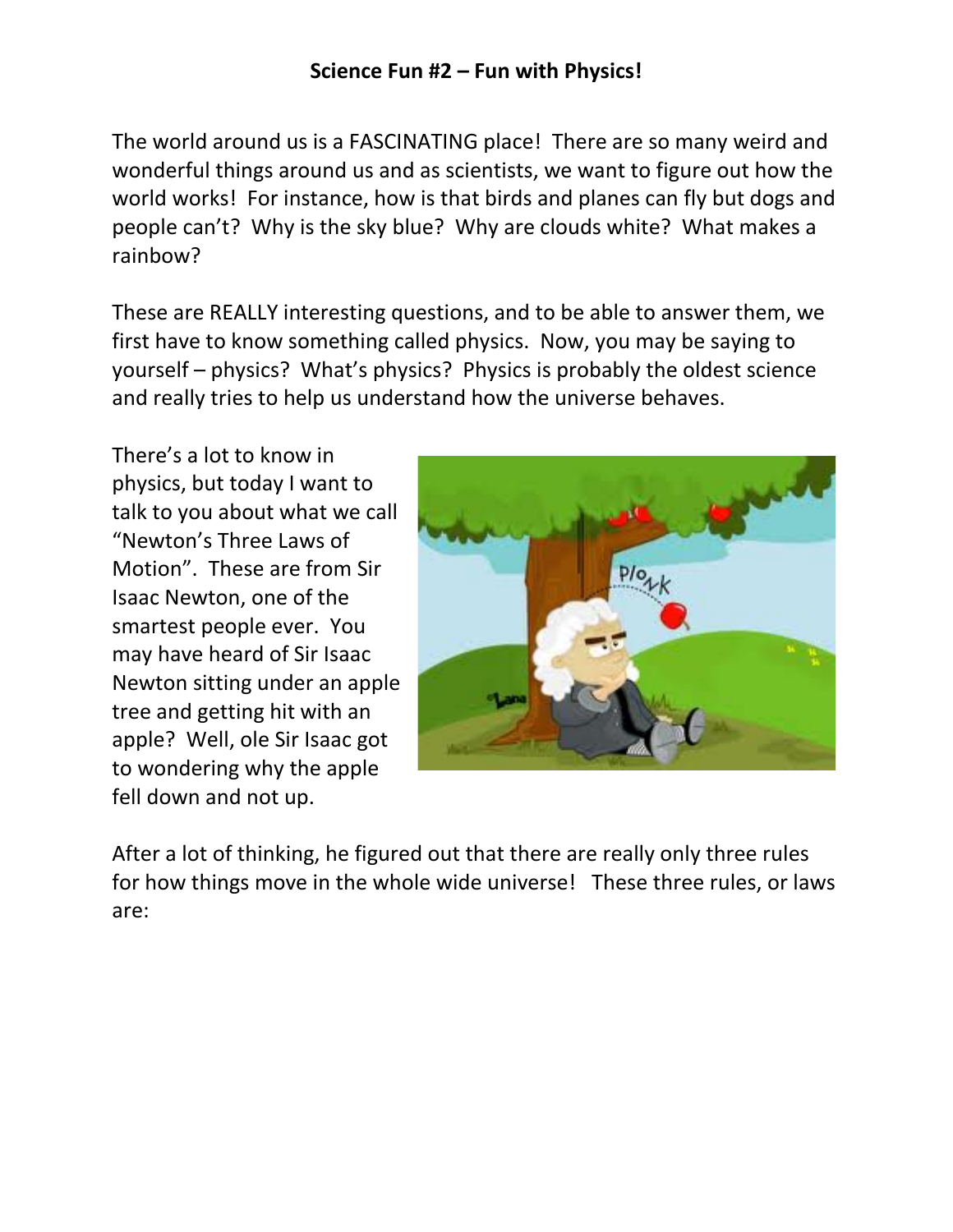**The First Law**: An object at **rest** tends to stay at rest, and an object in **motion** tends to stay in motion, with the same direction and speed. That is, if you place a ball still on the floor it doesn't move (it rests). If you roll the ball on the floor it keeps going in one direction.

BUT if you throw the ball up in the air, it first goes up, and then goes down. What is happening here? GRAVITY is pulling the ball down! Gravity is a force that causes objects to fall to the ground, not up! This then leads to the Second Law.

**The Second Law:** When a force (like gravity) acts on an object, it makes that object change its speed and/or direction. The change is called "acceleration". Gravity makes the ball slow down as it is moving up and then eventually fall down. Bigger things take more force to change speed or direction than smaller things. That is, it's harder to throw a bowling ball than a tennis ball! Now, force has a definition, it is simply the following:

## **Force = mass of an object x its acceleration**

So the bigger an object is or the faster it accelerates, the more force!

And this leads to the third law:

**The Third Law:** For every action, there is an equal and opposite reaction. Now what does that mean? It means that for every force, there is another force in the opposite direction! Let's take a tennis ball and drop it. What happens? The tennis ball bounced because it hit the floor with some force or **acted** on the floor. The floor pushed back, or **reacted** with a force in the opposite direction! If the floor hadn't reacted, the ball would not have bounced back! Get it?